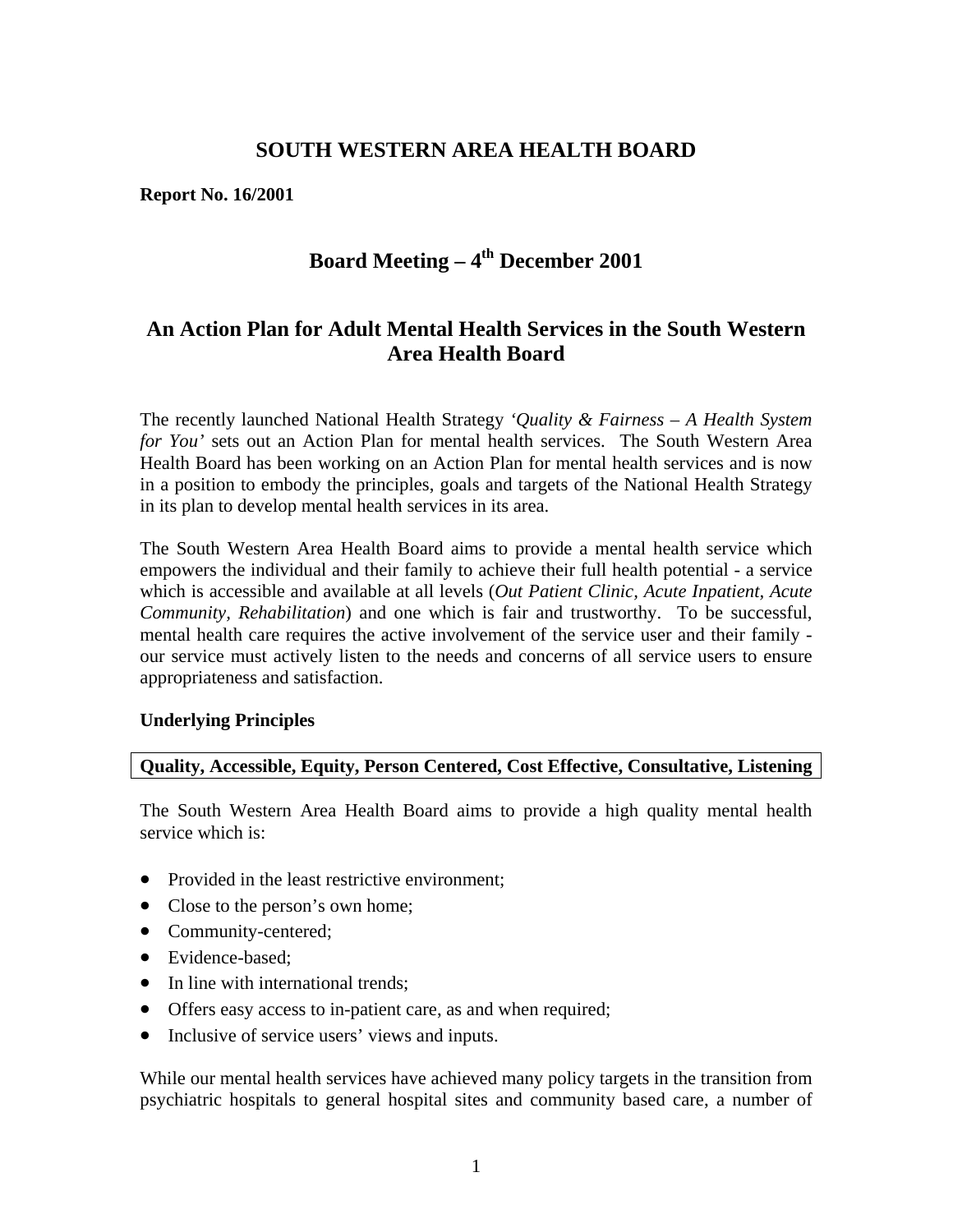areas need to be extended considerably. The new National Health Strategy recognises that services, particularly in the Eastern Region, require significant additional investment in infrastructure.

The South Western Area Health Board also looks forward to working with the Mental Health Commission, soon to be established under the Mental Health Act (2001), in improving the quality of facilities and providing additional safeguards for service users admitted on an involuntary basis.

The document also makes reference to the twinned areas of mental health promotion and suicide prevention. In this regard, the South Western Area Board will appoint a Mental Health Promotions & Suicide Resource Officer later this month.

Our structures are well positioned to engage fully with primary care providers and this board has secured funding for an action research project. This project, examining mental health in primary care, is being currently developed in conjunction with the Irish College of General Practitioners.

Access to complementary and/or alternative therapies is improving with the number of service options widening both within the board and with partner agencies. The South Western Area Health Board is well advanced in relation to the involvement of mental health service users in the planning, design and delivery of our services.

Specialist programmes for individuals with particular needs, e.g. homeless people, people with eating disorders, and psychiatry of old age are being developed and extended.

The Board this week will present the first group of Peer Advocates trained in the Eastern Region with certificates recognising their participation in a 10-day accredited training course funded by this Board. Two additional groups will be trained in the coming months by the Irish Advocacy Network.

The recommendation of establishing a Regional Co-ordinating Committee for Mental Health is also welcomed. On  $5<sup>th</sup>$  November, 2001, South Western Area Health Board staff met with a number of voluntary agencies to open a dialogue around service development and quality issues.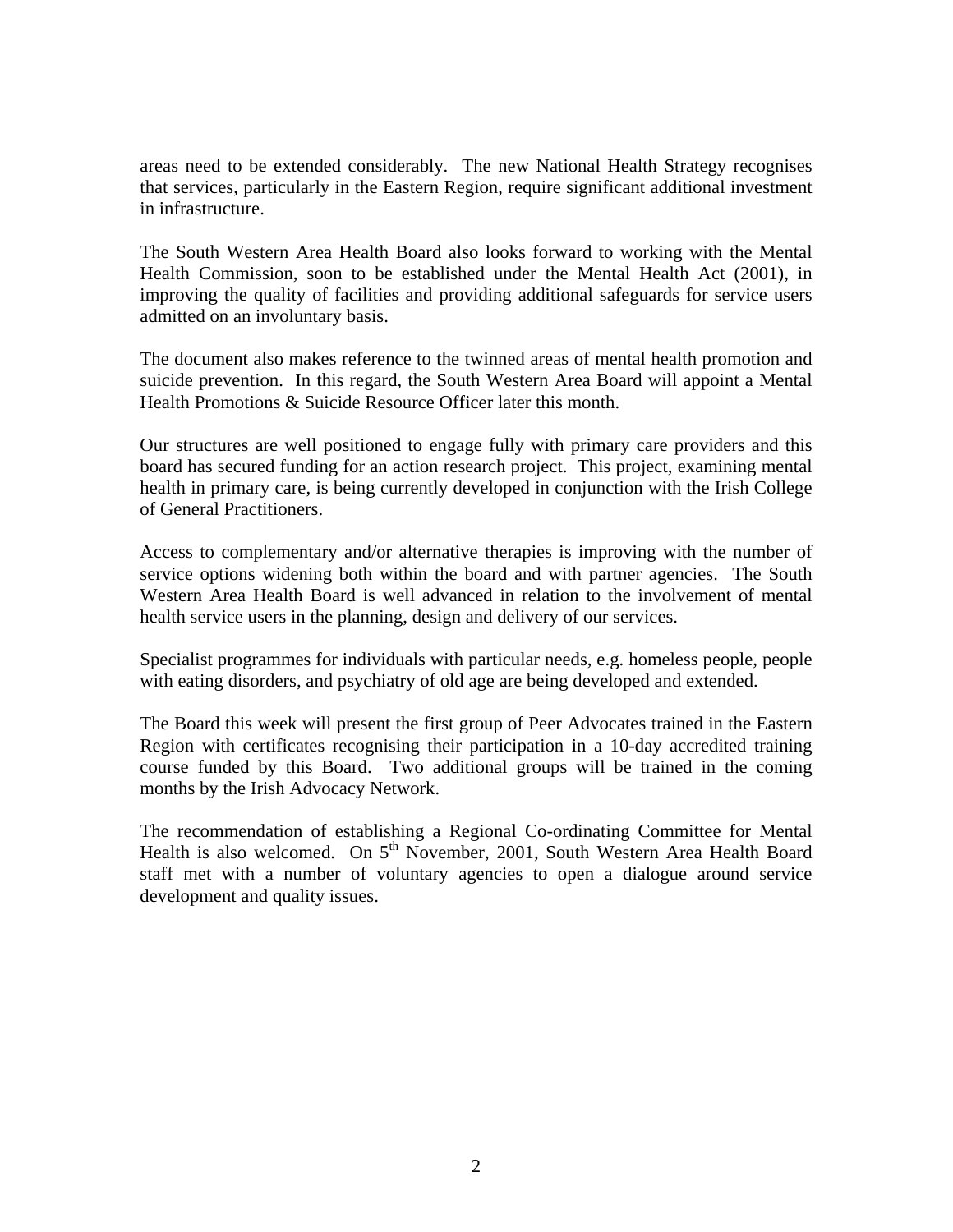## **Mental Health Service in the South Western Area Board SWOT Analysis**

# *Strengths*

- The South Western Area Health Board is unique in that all acute in-patient facilities are in General Hospitals (*Tallaght, Naas, St James's).*
- $\checkmark$  We have a highly motivated and skilled staff across all disciplines.
- $\checkmark$  The service has a history of innovation and embracing change.
- $\checkmark$  The South Western Area Health Board is the largest operator of Day Hospitals in Ireland.
- $\checkmark$  Huge experience in working in Community Psychiatry *–since 1960's.*

# *Weaknesses*

- $C_N$  Inadequate capital and revenue investment.
- $c_{N}$  Service quality has improved at the cost of service capacity.
- $c_{\rm N}$  Many services operating at, and over, capacity.
- $c_{\rm N}$  Limited choices for service user.

# *Opportunities*

- $\checkmark$  New Health Strategy
- $\checkmark$  Emergence of service user movement
- $\checkmark$  New technologies clinical, organisational and information/ communications
- $\checkmark$  New mental health legislation

# *Threats*

- $c_{\rm N}$  Unprecedented rapid population increase serving areas of extreme social deprivation which translates into increased psychiatric morbidity.
- $c_{N}$  Staff retention highly skilled staff being recruited by developing provincial service.
- $c_{\rm N}$  Pressurised environment affects industrial relations.
- $\epsilon_{\rm N}$  Poor uptake on training opportunities particularly for the Diploma in Psychiatric Nursing at T.C.D.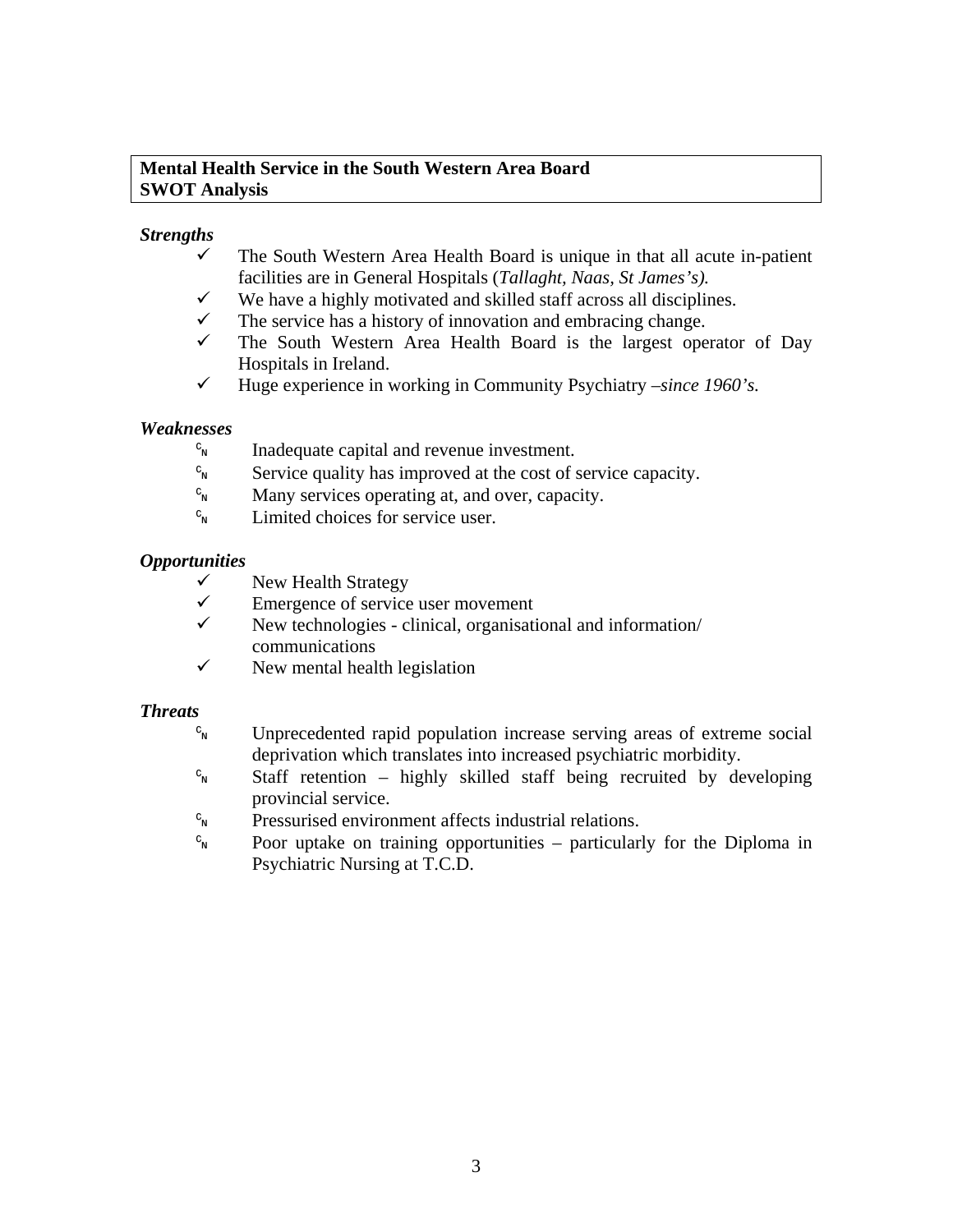## **Current capacity**

Based on an approximate population of 500,000 in the South Western Area Health Board, the current levels of service outlined in the Inspector of Mental Hospitals Report 2000, and the recommendations for levels of service in *'Planning for the Future, 1984',* there are obvious deficiencies in the current level of service in the South Western Area Health Board.

For example, '*Planning for the Future'* recommended 250 acute in-patient places - we currently have 121. It recommended 375 day hospital spaces - we currently have 94. It recommended 375 day centre spaces - we currently have 261. We have 253 residential support places in high, medium and low support facilities. Based on our Board's population, this should be 300 high support, 300 medium support and 300 low support places.

Since these ratios were compiled a number of mental health services throughout the country have radically developed and improved their mental health services, including acute services, in innovative ways. This has included ensuring that the whole range of community services are developed in a way that supports the acute system and lessens the need for a large number of acute beds in the system. The South Western Area Health Board will examine all of these approaches in order to ensure that we are developing a 21<sup>st</sup> century mental health service that reflects best practice both in Ireland and abroad.

An effective mental health service requires all elements of service to be in place and working in unison. Where one element is insufficient or missing, pressure backs up within the system having a negative impact on all components.

Where a required service is not available, staff are forced to use the nearest equivalent service. This practice is unavoidable but alters the ability of facilities to function as intended.

The South Western Area Health Board urgently needs to address it's acute bed access and greatly extend the rehabilitation infrastructure. The services are working to, and above, capacity with patient movement being seriously compromised. Each step towards rehabilitation takes an inordinate amount of effort and rearrangement which greatly frustrates staff. Short-term advantage is gained by making incremental changes but this simply deflects the pressure to another part of the service cycle.

## **Service Trends**

In recent years, mental health services moved from an institutionalised service to a community-based service. Staff and other resources were redeployed as part of this transition, however, the South Western Area Health Board area has never had a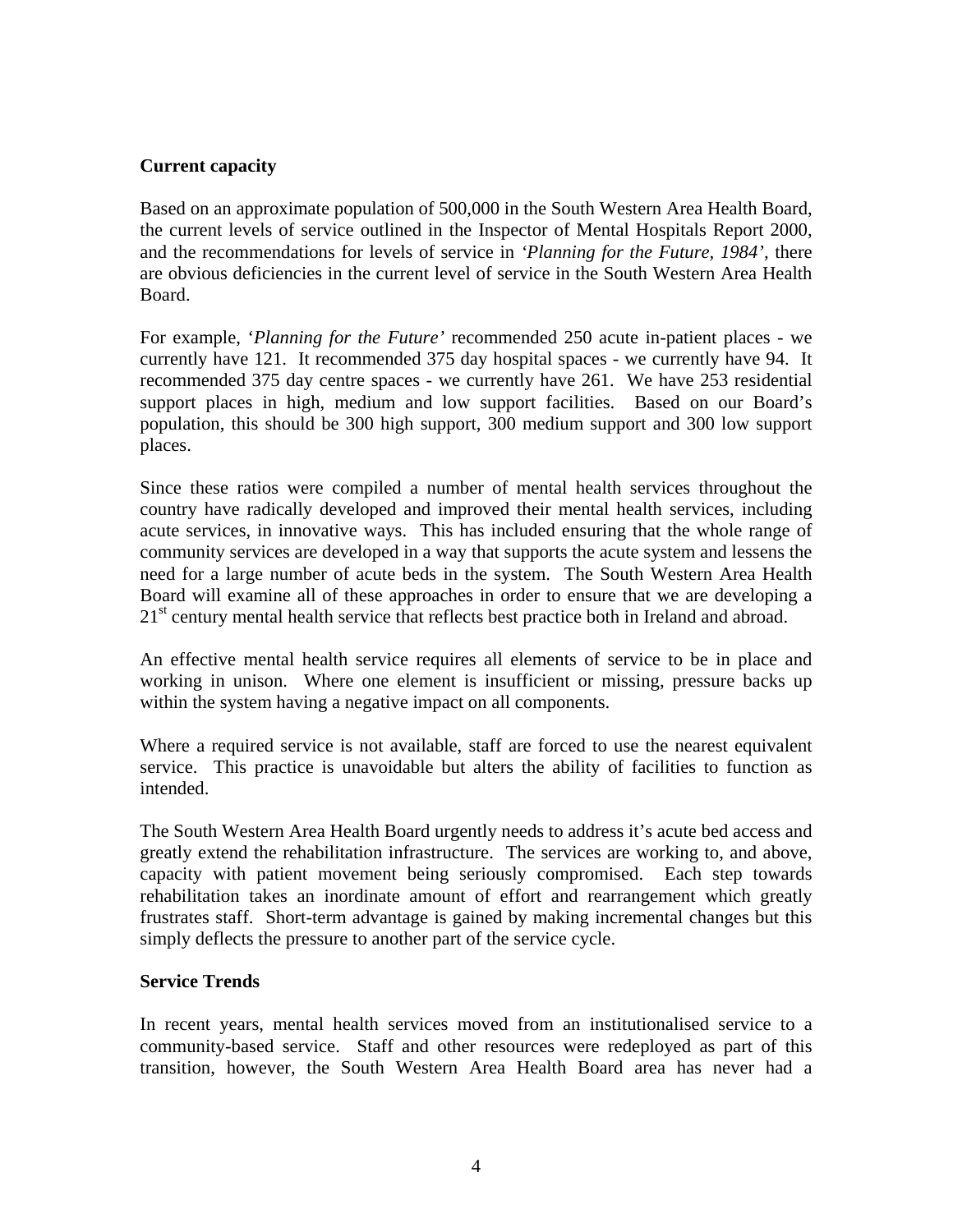significant institutional base, therefore, we have resource problems in being able to develop services in line with current trends.

When the current level of resources for mental health services are compared with other areas and regions, it is clear that the Board is lagging behind in terms of beds per 1,000 population, hostels per 1,000 population and overall budget for mental health services. For example, well-developed services as commented on by the Inspector of Mental Hospitals such as the Cavan/Monaghan service spend £97 per capita, whereas the South Western Area Health Board spend £27.00 per capita.



In order to meet the demands of population expansion the South Western Area Health Board will need significant resources both in capital and in revenue terms.

A significant capital allocation will be required each year for the next 5 years to stabilise the service and build staff and service user confidence.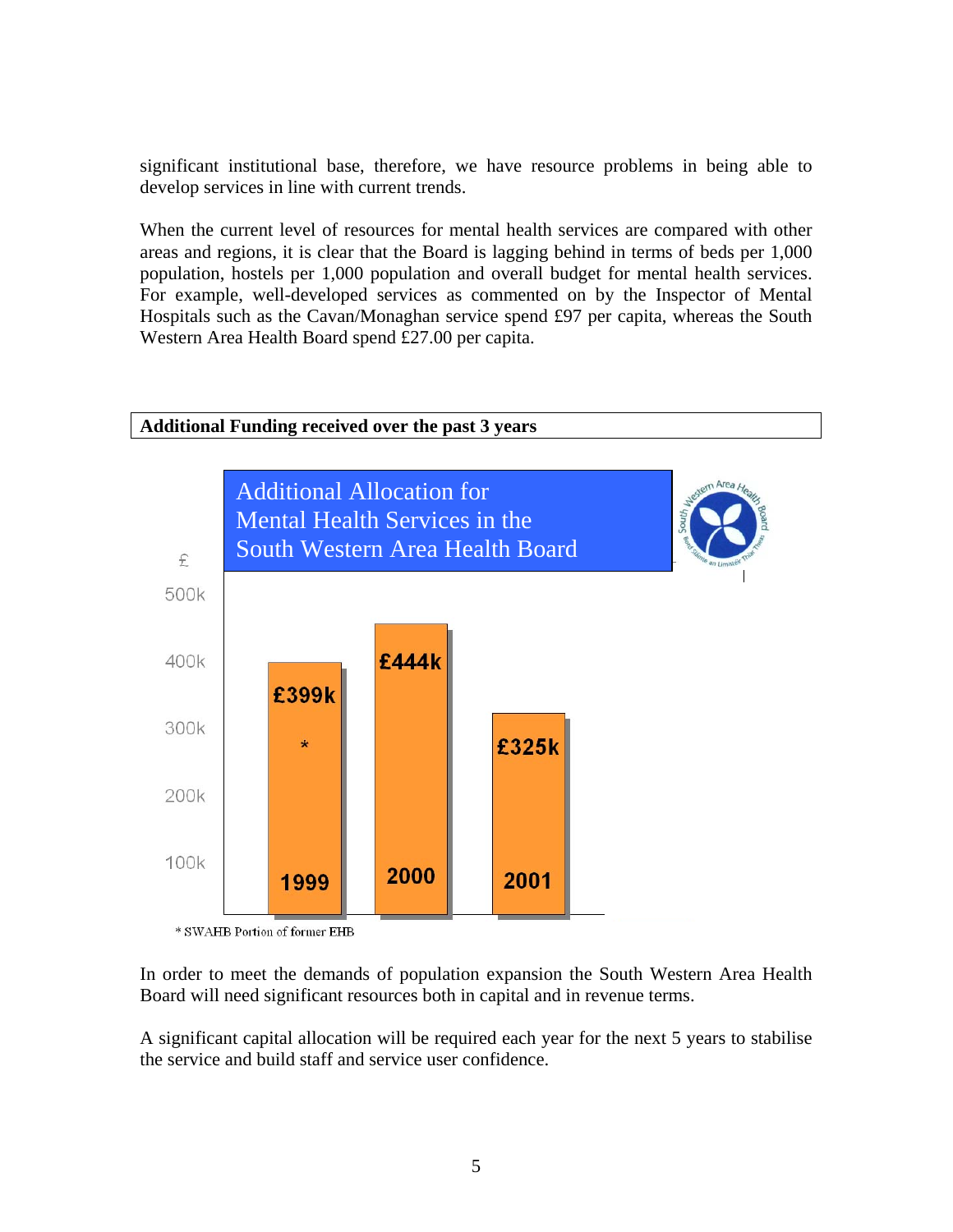### **12 Proposed Actions to redress the current position**

The infrastructure needs to be developed over the coming years to the point where it begins to meets the population growth. This capital expansion needs to be mirrored in the recruitment of additional staff, perhaps from a wider recruitment base. Introducing new disciplines and grades will be necessary, reflecting the changing client needs and care settings.

### *A number of strategies can be employed;*

### **Rehabilitation**

The traditional understanding of rehabilitation as the resettlement of long-stay patients from the psychiatric hospital has now been achieved to a great extent, with a new group of patients with more intense needs now becoming institutionalised in our small acute units. These patients tend to have multiple needs, including social deficits and comorbidity (*substance misuse, behavioural problems and/or learning disabilities*).

The intention is to advance the rehabilitation process to engage with patients at an earlier point and be in a position to provide a wider range of rehabilitative options – beyond the tradition of high, medium & low supported accommodation.

Rehabilitation defined by location will become less obvious, the individual's current needs determining the type, level and setting of care offered. Greater emphasis will be placed on retaining the client within his/her own home, community, and family context where possible.

## **Integration**

Historically, in the absence of effective treatment, the accommodation *was* the treatment *i.e. continued hospitalization.* In the past our mental health services provided a total care package including treatment, accommodation, work life, recreation, in a highly controlled environment. This institutional model embraced all aspects of the person's life but had the undesirable effect of fostering dependence and created social isolation. In attempting to broaden the available options and moving to the community, we have unfortunately continued this tradition to the point of being '*total package providers'*.

The mental health services invested limited capital allocations purchasing properties to house people with mental illness and staffed these areas with clinical staff. This appears to have limited the possibility for greater integration with local communities and local authorities. This has continued in some areas to the point that some authorities expect the mental health service to cater for all the person's needs - housing, education, training, employment, and welfare. It is our intention to work more collaboratively with other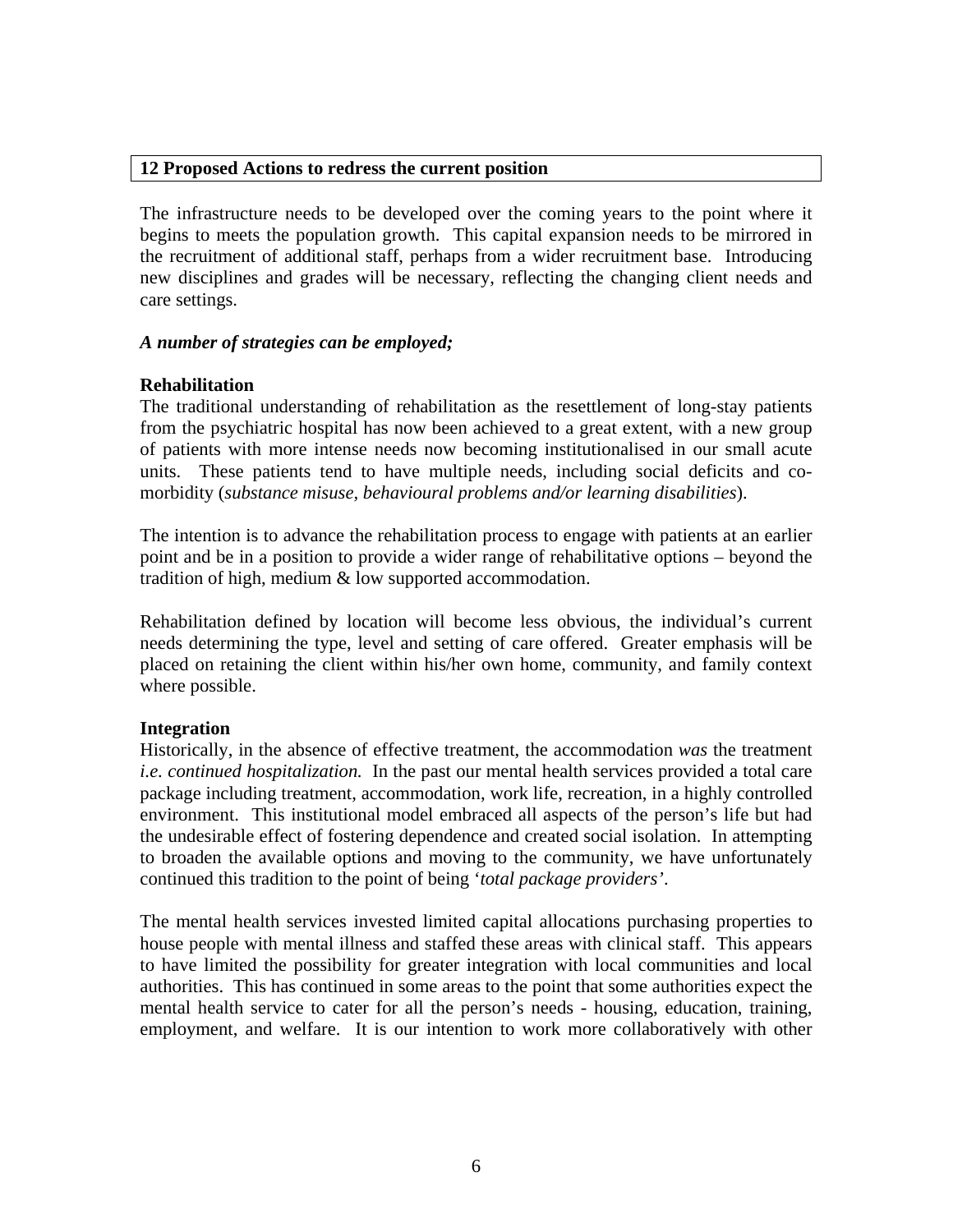statutory providers in the areas of housing, education, training and welfare. Our mental health services will retain the responsibility for providing treatment and care.

## **Primary Care**

Most patients are referred by their local Family Doctor. This means that the mental health service is highly dependant on the effectiveness of primary care. Some studies suggest that 90% of mental health issues are dealt with at primary care level with only 10% accepting referral to specialist agencies. Referral patterns across G.P. practices vary considerably suggesting that divergent referral criteria are in use. The Mental Health & Primary Care project with the Irish College of General Practitioners will greatly increase our knowledge in this regard. Among the project's objectives is to devise a protocol around the criteria for referral to our mental health services.

## **Role of Families**

The role of families as caregivers and co-therapists must be supported and developed. Community-based psychiatry places an additional burden of care on immediate family members. Carers must be supported in this role and offered education and knowledge to improve their ability to cope. Funding has been sought to develop educational programmes for families and carers.

## **Public Perception**

The public perception of mental health services is generally poor and based on historic, cinematic and often bleak imagery. This negative imagery creates a reluctance to accept referral, causing unnecessary delay in commencing effective treatment and delayed recovery. The stigma associated with mental illness attaches more to treatment than illness.

## **Environmental**

Our environment has a huge impact on our sense of well-being and self-esteem. Many of the facilities in use are in poor condition and require significant improvement. While much has been done in recent years, many facilities still fall below acceptable standards and need refurbishment or replacement.

The physical condition of some buildings also has had a negative effect on staff morale and makes recruitment and retention difficult.

# **Specialisation** *&* **Sectorisation**

Mental health services operate within defined catchment areas - the person's address determines which service provides care. This principle underlines a seamless and proximal service and has many systemic advantages. It also has a number of disadvantages, particularly for vulnerable individuals, *e.g. homeless people cannot access the service without a residential address*. Sectorisation also removes client choice from public services. Another disadvantage is that all specialties need to be replicated in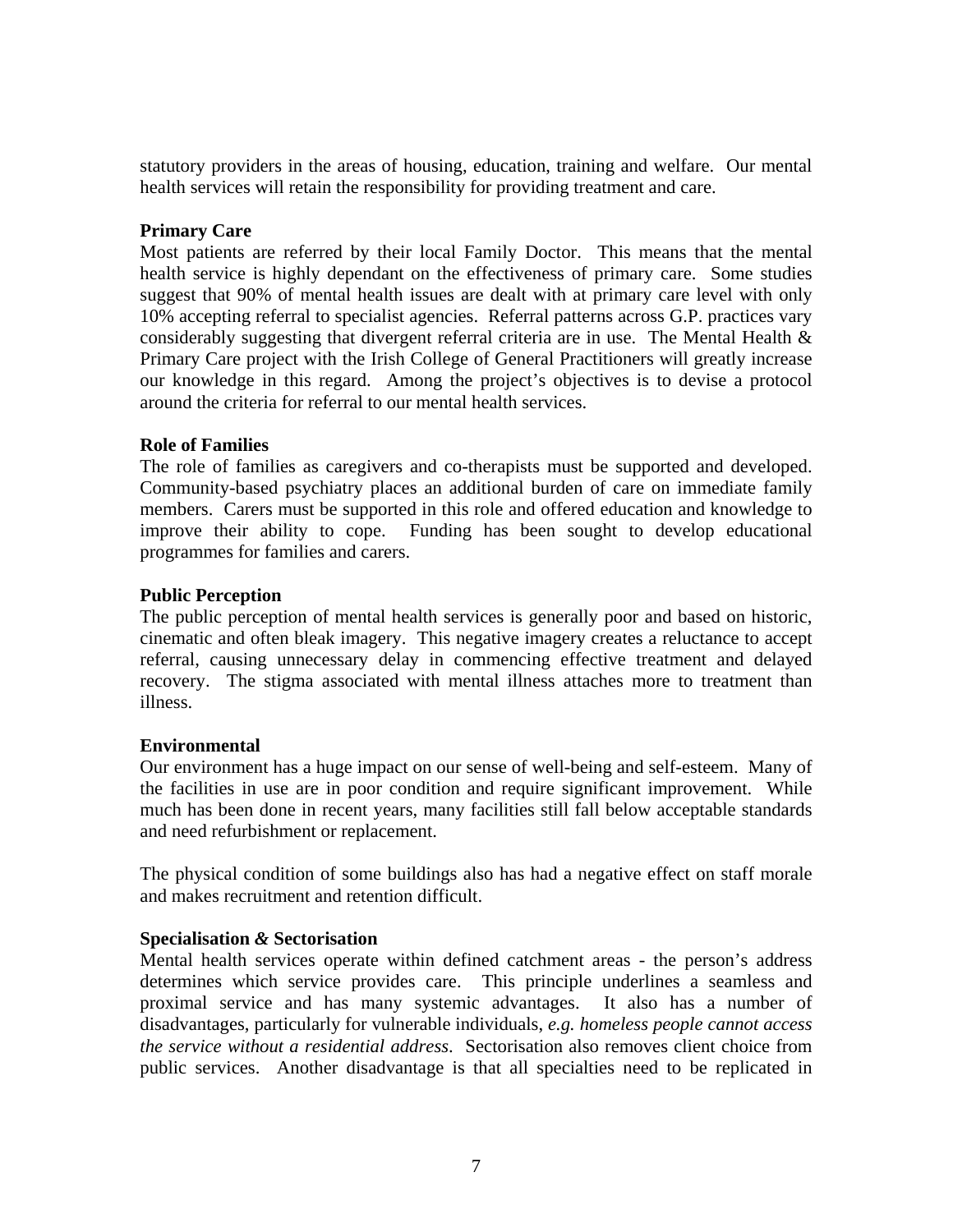adjacent services, this can be especially wasteful in treating individuals with less common conditions.

The South Western Area Health Board staff have invested heavily in their professional development and we have many practitioners with unique skill sets. The need to acknowledge and develop areas of clinical excellence and expertise requires access to larger population bases. Small sectorised populations (*on average 30-40,000 people*) can act against the emergence of highly specialised research-based services. It is proposed to develop a number of Board-wide specialist services focused on particular diagnostic categories and treatment modalities.

## **Capital Investment**

It is time to re-invest and develop a modern infrastructure which is comfortable for both our patients and professionals. Given the trend in recent years, and the likelihood of significant resource allocation, there is now a need to look to Public-Private Partnerships to both build and operate mental health services on our behalf.

## **Service Users**

Mental Health Service Users represent a sizeable but largely silent constituency reluctance or inability to speak out has had the effect of invisibility. The voice of the service users may require sensitive amplification but needs to be heard.

The experience of those who have recovered and survived mental illness is rich and valuable and must be harnessed. The South Western Area Health Board has funded Peer Advocacy Training and includes service users in service planning and design. It is hoped to fund a Development Officer for Advocacy in the coming year.

## **Mental Health Promotion**

Improving public understanding and awareness of the importance of mental health is essential. Encouraging healthy lifestyle choices and addressing mental health issues early and in an open manner will be helpful.

Our current services are geared towards mental illness and psychiatry. We need to develop a true Mental Health component to advance Mental Health Promotion, Protection Promotion of positive mental health, and Harm Reduction needs. The South Western Area Health Board will appoint a senior Mental Health Promotions & Suicide Resource Officer in December 2001.

As an acquired disability, mental illness places a particular demand on the person to actively manage his or her own illness. Self-care and understanding of the condition and its treatment is central to the successful outcomes.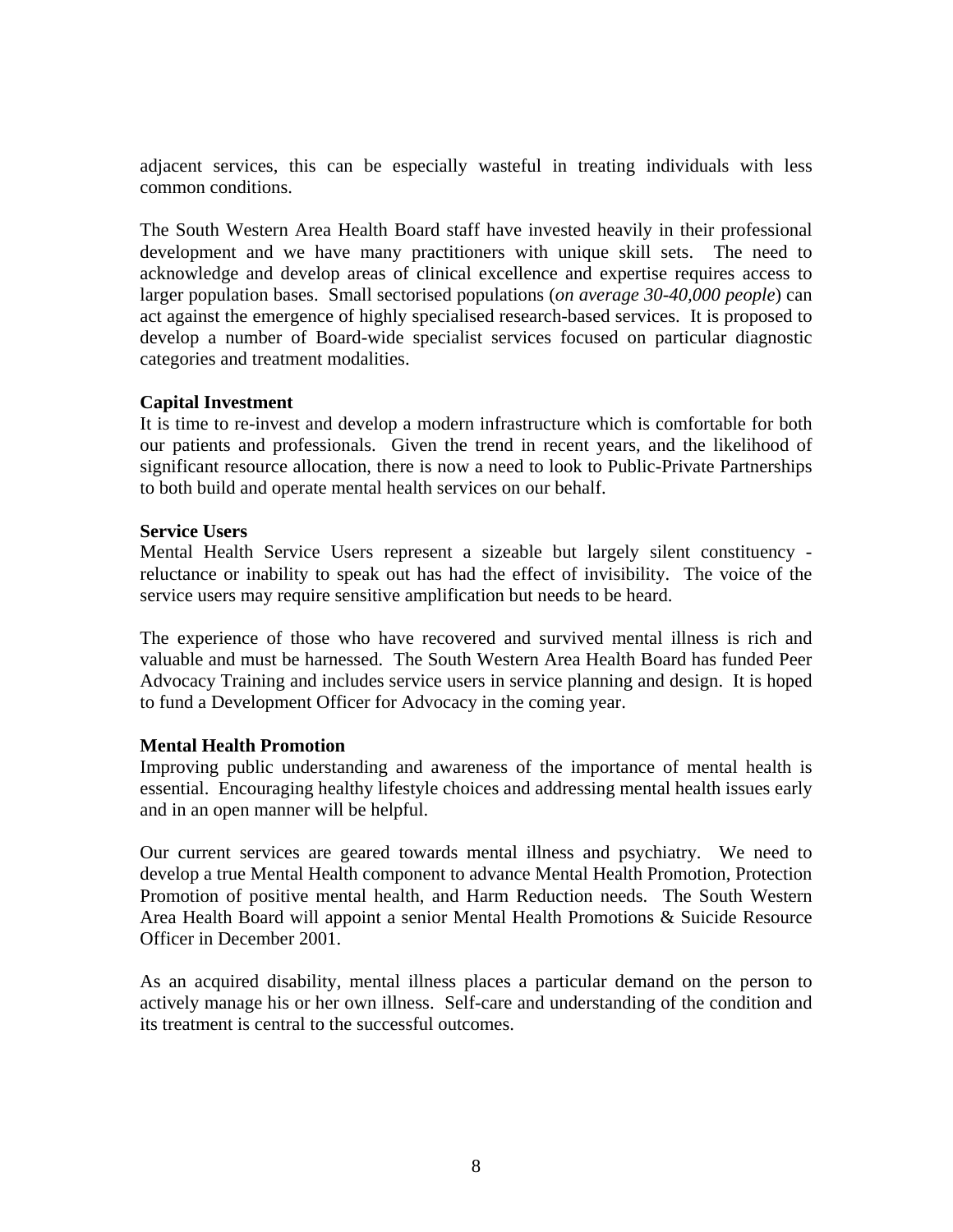### **Working with the Voluntary Sector**

Volunteers in the mental health sector gathered great expertise across a range of activity areas; mental health promotion, information sharing, mutual support, training, research, social housing, helpline and peer advocacy. Many of these skills are not available to statutory providers. These agencies can also access at risk populations effectively and accurately, showing a greater capacity to flex and meet emerging needs. Formalising existing relationships, the board is discussing a number of service level agreements with voluntary providers in mental health promotion, peer advocacy training, information provision and social housing.

### **New Technology**

Improved mental health service effectiveness can be achieved through the adoption of new technologies. New treatment approaches, psychotherapies, pharmacology and ICT offer many potential benefits. When adopted in a planned and co-ordinated manner, the service can secure greater efficiency and improved return on staff time.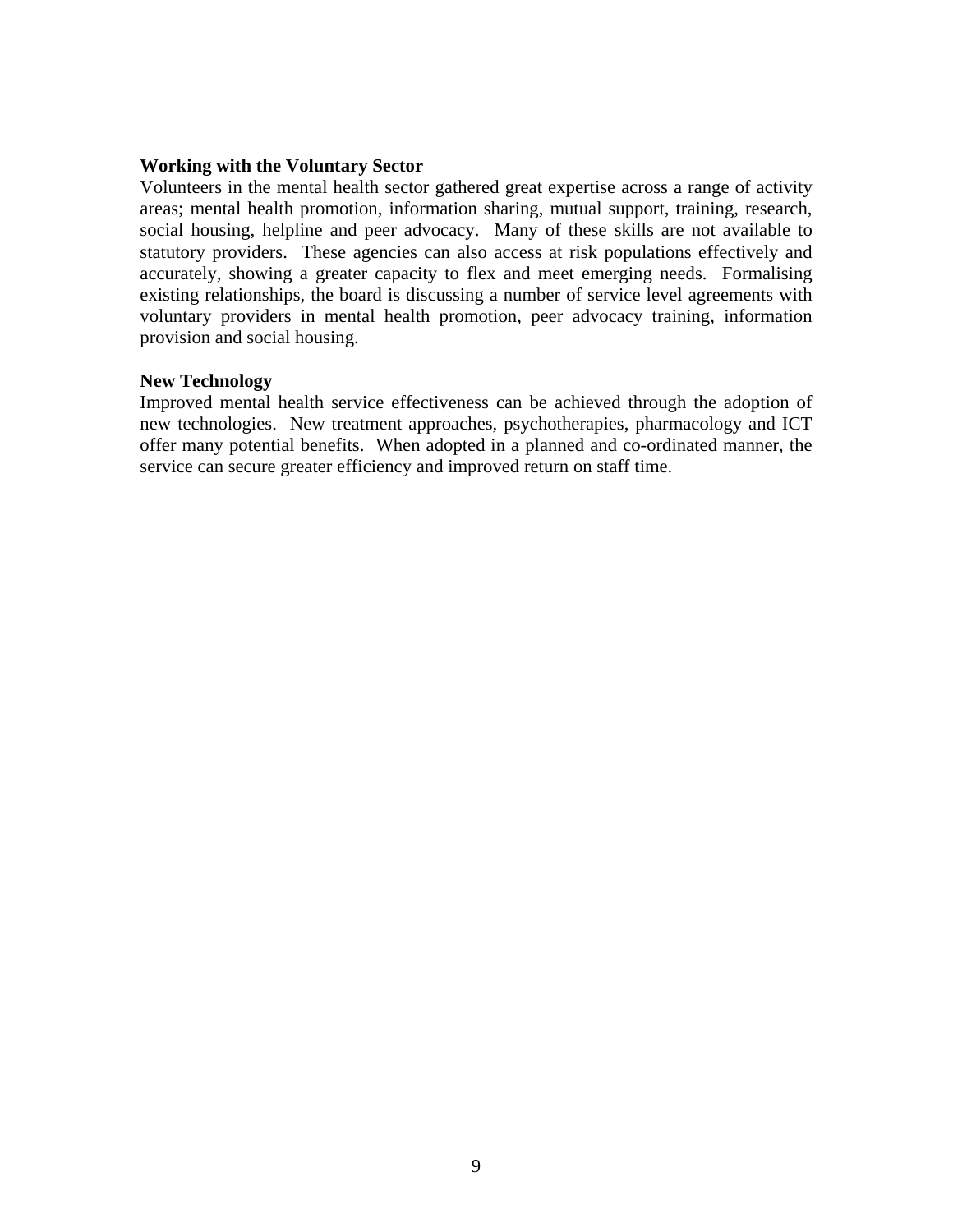# **Resources Required for Developments in the Coming Years**

Given the distance between recommended and desired level of service provision and actual infrastructure, the South Western Area Health Board must embark on a properly financed multi-annual plan to increase service capacity while ensuring appropriateness, and responsive to actual population need. Outlined below is a draft Development Plan listing the capital and revenue costs associated with a 3-5 year development plan.

| <b>Dublin South City Mental Health Service</b> |           |           |                     |  |  |
|------------------------------------------------|-----------|-----------|---------------------|--|--|
| St Patrick's & St James's Hospitals            |           |           |                     |  |  |
| Area Population approaching 100,000            |           |           |                     |  |  |
| <b>Item</b>                                    | Capital   | Revenue   | <b>Total Cost £</b> |  |  |
| Sectorise, establish                           | 250,000   | 750,000   | 1,000,000           |  |  |
| Camac & Eoin Dore                              |           |           |                     |  |  |
| <b>Sectors</b>                                 |           |           |                     |  |  |
| Open St Martha's Day                           |           | 500,000   | 500,000             |  |  |
| Hospital                                       |           |           |                     |  |  |
| Enlarge catchment to the                       |           | 500,000   | 500,000             |  |  |
| West & provide extended                        |           |           |                     |  |  |
| service to the Coombe                          |           |           |                     |  |  |
| Women's Hospital                               |           |           |                     |  |  |
| Extend Psychiatry of Old                       | 50,000    | 350,000   | 400,000             |  |  |
| Age Service                                    |           |           |                     |  |  |
| Open Eoin Dore Acute                           | 1,000,000 | 250,000   | 1,250,000           |  |  |
| <b>Community Services</b>                      |           |           |                     |  |  |
| (Day Hospital & Sector                         |           |           |                     |  |  |
| HQ)                                            |           |           |                     |  |  |
| Development of Day                             | 1,000,000 | 200,000   | 1,200,000           |  |  |
| Facilities at the Meath                        |           |           |                     |  |  |
| Hospital site                                  |           |           |                     |  |  |
| <b>Total Cost £</b>                            | 2,300,000 | 2,550,000 | 4,850,000           |  |  |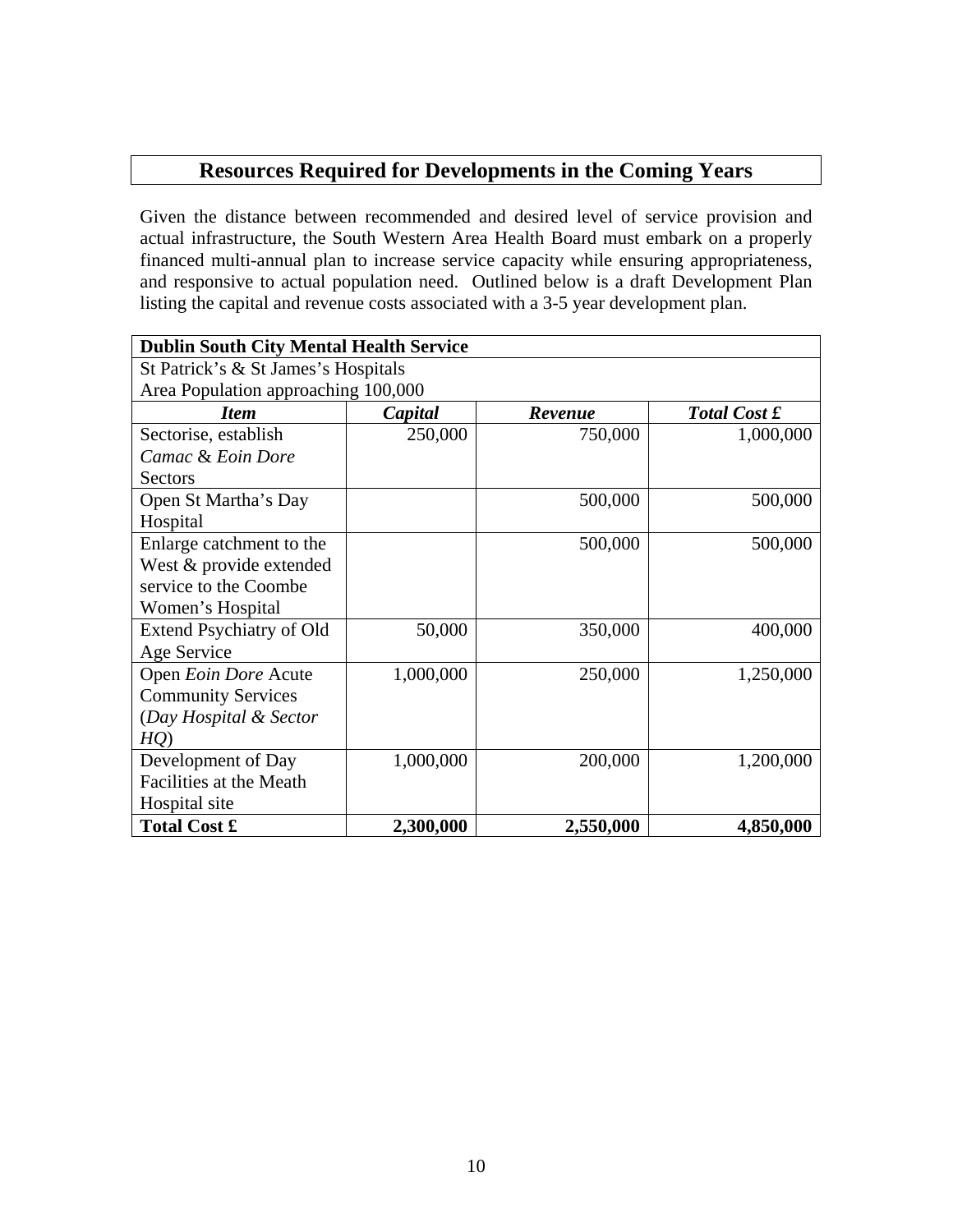| <b>Dublin South/South West Mental Health Service</b> |            |           |              |  |  |
|------------------------------------------------------|------------|-----------|--------------|--|--|
| Tallaght/St Loman's Hospital                         |            |           |              |  |  |
| Area Population approaching 300,000                  |            |           |              |  |  |
| <b>Item</b>                                          | Capital    | Revenue   | Total Cost £ |  |  |
| Comprehensive Service                                |            | 20,000    | 20,000       |  |  |
| Review                                               |            |           |              |  |  |
| Establish a Service Level                            |            | 20,000    | 20,000       |  |  |
| Partnership                                          |            |           |              |  |  |
| Commence Psychiatry of                               |            | 200,000   | 200,000      |  |  |
| Old Age service at Aspen                             |            |           |              |  |  |
| Unit, Tallaght.                                      |            |           |              |  |  |
| Open second SWAHB                                    | 40,000     | 60,000    | 100,000      |  |  |
| Clubhouse at Clondalkin                              |            |           |              |  |  |
| Open Teach Bán High                                  | 50,000     | 300,000   | 350,000      |  |  |
| Support Hostel,                                      |            |           |              |  |  |
| Newcastle                                            |            |           |              |  |  |
| Replace Clondalkin Day                               | 900,000    |           | 900,000      |  |  |
| Centre                                               |            |           |              |  |  |
| Re-development of the St.                            | 20,000,000 |           | 20,000,000   |  |  |
| Loman's Campus                                       |            |           |              |  |  |
| (3-4 Year Project)                                   |            |           |              |  |  |
| Develop required                                     | 5,000,000  |           | 5,000,000    |  |  |
| rehabilitation structures -                          |            |           |              |  |  |
| <b>Bespoke Buildings</b>                             |            |           |              |  |  |
| Create a New Team to                                 | 400,000    | 450,000   | 850,000      |  |  |
| serve Lucan Co. Dublin.                              |            |           |              |  |  |
| Establish a Young                                    | 350,000    | 350,000   | 700,000      |  |  |
| Persons/First Episode                                |            |           |              |  |  |
| Programme                                            |            |           |              |  |  |
| <b>Establish Educational</b>                         | 100,000    | 200,000   | 300,000      |  |  |
| Programme for Service                                |            |           |              |  |  |
| Users, Carers & Family                               |            |           |              |  |  |
| members.                                             |            |           |              |  |  |
| <b>Deploy Family Support</b>                         | 50,000     | 250,000   | 300,000      |  |  |
| Services for People with                             |            |           |              |  |  |
| severe and enduring                                  |            |           |              |  |  |
| mental illness                                       |            |           |              |  |  |
| Foster specialist                                    |            | 400,000   | 400,000      |  |  |
| programmes                                           |            |           |              |  |  |
| Divide Service Area                                  | 100,000    | 300,000   | 400,000      |  |  |
| Management into Acute                                |            |           |              |  |  |
| and Rehabilitation                                   |            |           |              |  |  |
| <b>Total Cost £</b>                                  | 26,990,000 | 2,550,000 | 29,540,000   |  |  |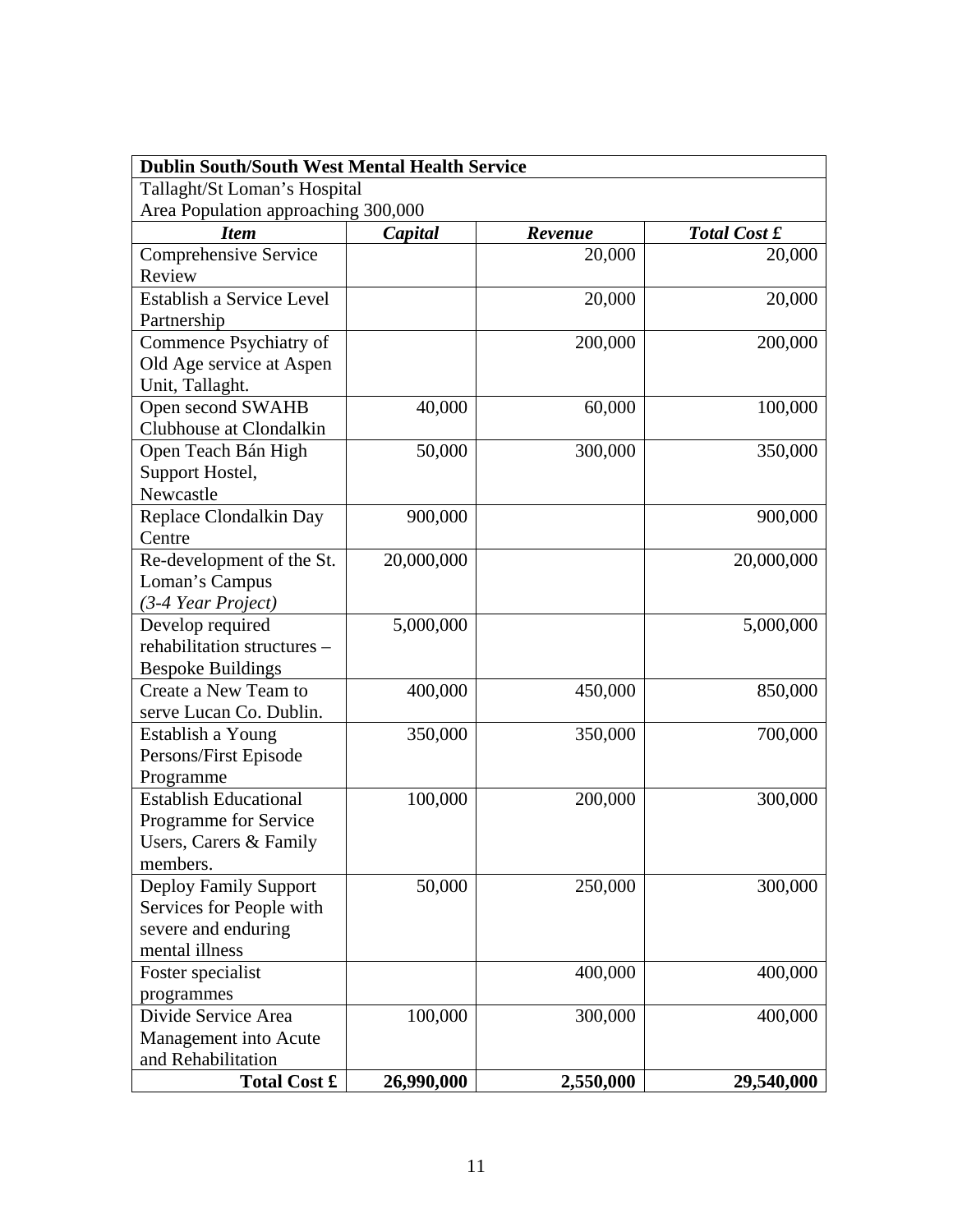| <b>Kildare/West Wicklow Mental Health Service</b> |           |             |              |  |  |
|---------------------------------------------------|-----------|-------------|--------------|--|--|
| Lakeview Unit, Naas                               |           |             |              |  |  |
| Area Population 171,000                           |           |             |              |  |  |
| <b>Item</b>                                       | Capital   | Revenue     | Total Cost £ |  |  |
| Appoint a Clinical                                | 300,000   | 400,000     | 700,000      |  |  |
| Director, Area Manager                            |           |             |              |  |  |
| & creation of additional                          |           |             |              |  |  |
| <b>Rehabilitation Team</b>                        |           |             |              |  |  |
| <b>Open Community</b>                             | 800,000   | 250,000     | 1,050,000    |  |  |
| <b>Facilities in Mid-East</b>                     |           |             |              |  |  |
| Sector (Day Hospital/                             |           |             |              |  |  |
| Centre & Sector HQ)                               |           |             |              |  |  |
| Open Clonree House,                               |           | 200,000     | 200,000      |  |  |
| Newbridge                                         |           |             |              |  |  |
| <b>Open Social Housing</b>                        | 100,000   |             | 100,000      |  |  |
| Units at Celbridge                                |           |             |              |  |  |
| Create New Day Centre at                          | 40,000    | 60,000      | 100,000      |  |  |
| Carbury                                           |           |             |              |  |  |
| Open Threshold                                    | 30,000    | Fás funding | 30,000       |  |  |
| Rehabilitation                                    |           |             |              |  |  |
| Programme at Celbridge                            |           |             |              |  |  |
| Refurbish & Reshape                               | 1,000,000 |             | 1,000,000    |  |  |
| Lakeview Unit                                     |           |             |              |  |  |
| Develop Facilities in                             | 500,000   | 250,000     | 750,000      |  |  |
| West Wicklow, Day                                 |           |             |              |  |  |
| Service and                                       |           |             |              |  |  |
| Accommodation                                     |           |             |              |  |  |
| Appoint sixth sector team                         | 300,000   | 450,000     | 750,000      |  |  |
| (divide North)                                    |           |             |              |  |  |
| Open Abbeyview House,                             | 200,000   | 150,000     | 350,000      |  |  |
| Castledermot as High                              |           |             |              |  |  |
| Support Hostel & Day                              |           |             |              |  |  |
| Centre                                            |           |             |              |  |  |
| Open additional Social                            | 300,000   |             | 300,000      |  |  |
| Housing Units at Tús Nua                          |           |             |              |  |  |
| with HAIL                                         |           |             |              |  |  |
| Open additional High                              | 1,000,000 | 350,000     | 1,350,000    |  |  |
| Support Hostel (Capital                           |           |             |              |  |  |
| & Revenue)                                        |           |             |              |  |  |
| <b>Total Cost £</b>                               | 4,570,000 | 2,110,000   | 6,680,000    |  |  |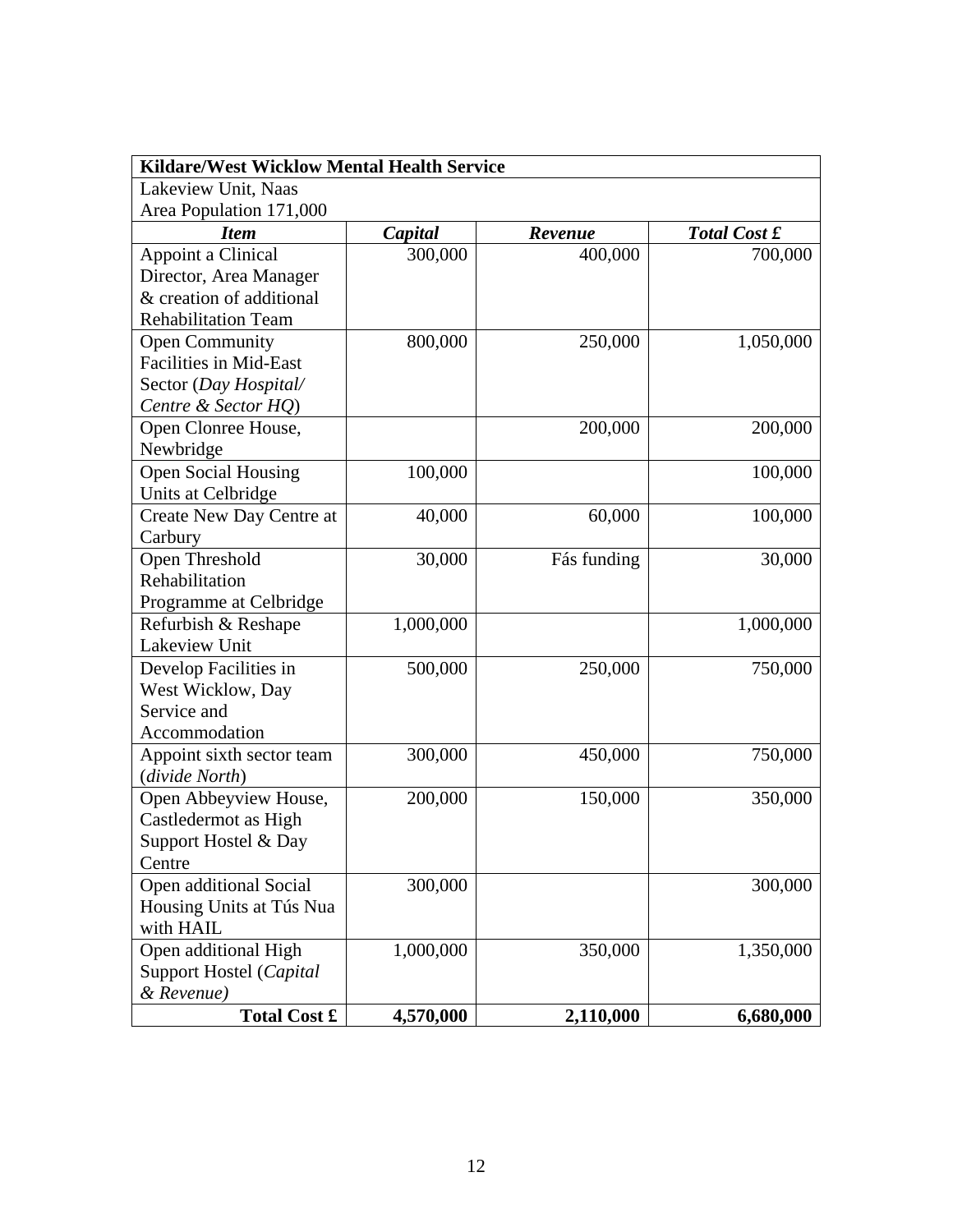| <b>Global South Western Area Health Board</b> |           |           |                     |  |  |
|-----------------------------------------------|-----------|-----------|---------------------|--|--|
| <b>Mental Health Service Developments</b>     |           |           |                     |  |  |
| Area Population 550,000                       |           |           |                     |  |  |
| <b>Item</b>                                   | Capital   | Revenue   | <b>Total Cost £</b> |  |  |
| Commence multi-annual                         | 150,000   | 300,000   | 450,000             |  |  |
| development of Alcohol                        |           |           |                     |  |  |
| <b>Services</b>                               |           |           |                     |  |  |
| Establish a multi-                            | 400,000   | 400,000   | 800,000             |  |  |
| disciplinary team for                         |           |           |                     |  |  |
| Homeless Persons with                         |           |           |                     |  |  |
| <b>Mental Illness</b>                         |           |           |                     |  |  |
| Staff Orientation &                           |           | 120,000   | 120,000             |  |  |
| Preparation for Mental                        |           |           |                     |  |  |
| Health Act 2001                               |           |           |                     |  |  |
| Fund the appointment of                       |           | 40,000    | 40,000              |  |  |
| Peer Advocacy                                 |           |           |                     |  |  |
| Development Officer                           |           |           |                     |  |  |
| Primary Care & Mental                         |           | 75,000    | 75,000              |  |  |
| <b>Health Implementation</b>                  |           |           |                     |  |  |
| <b>Demonstration Project</b>                  |           |           |                     |  |  |
| <b>Employ a Facilities</b>                    |           | 350,000   | 350,000             |  |  |
| Manager to ensure best                        |           |           |                     |  |  |
| 'Hotel' aspects of                            |           |           |                     |  |  |
| facilities with action fund                   |           |           |                     |  |  |
| Produce Information /                         |           | 20,000    | 20,000              |  |  |
| <b>Educational materials for</b>              |           |           |                     |  |  |
| <b>Service Users</b>                          |           |           |                     |  |  |
| <b>Extend Mental Health</b>                   | 25,000    | 90,000    | 115,000             |  |  |
| <b>Promotion Team</b>                         |           |           |                     |  |  |
| <b>Launch International</b>                   |           | 150,000   | 150,000             |  |  |
| <b>Exchange Programme</b>                     |           |           |                     |  |  |
| <b>Extend Alcohol Services</b>                | 300,000   | 150,000   | 450,000             |  |  |
| (second site)                                 |           |           |                     |  |  |
| Launch Diploma in                             |           | 100,000   | 100,000             |  |  |
| <b>Community Psychiatry</b>                   |           |           |                     |  |  |
| with NUI Maynooth                             |           |           |                     |  |  |
| <b>Create additional Acute</b>                | 3,500,000 | 1,000,000 | 4,500,000           |  |  |
| Bed space - 25 Beds                           |           |           |                     |  |  |
| <b>Total Cost £</b>                           | 4,375,000 | 2,795,000 | 7,170,000           |  |  |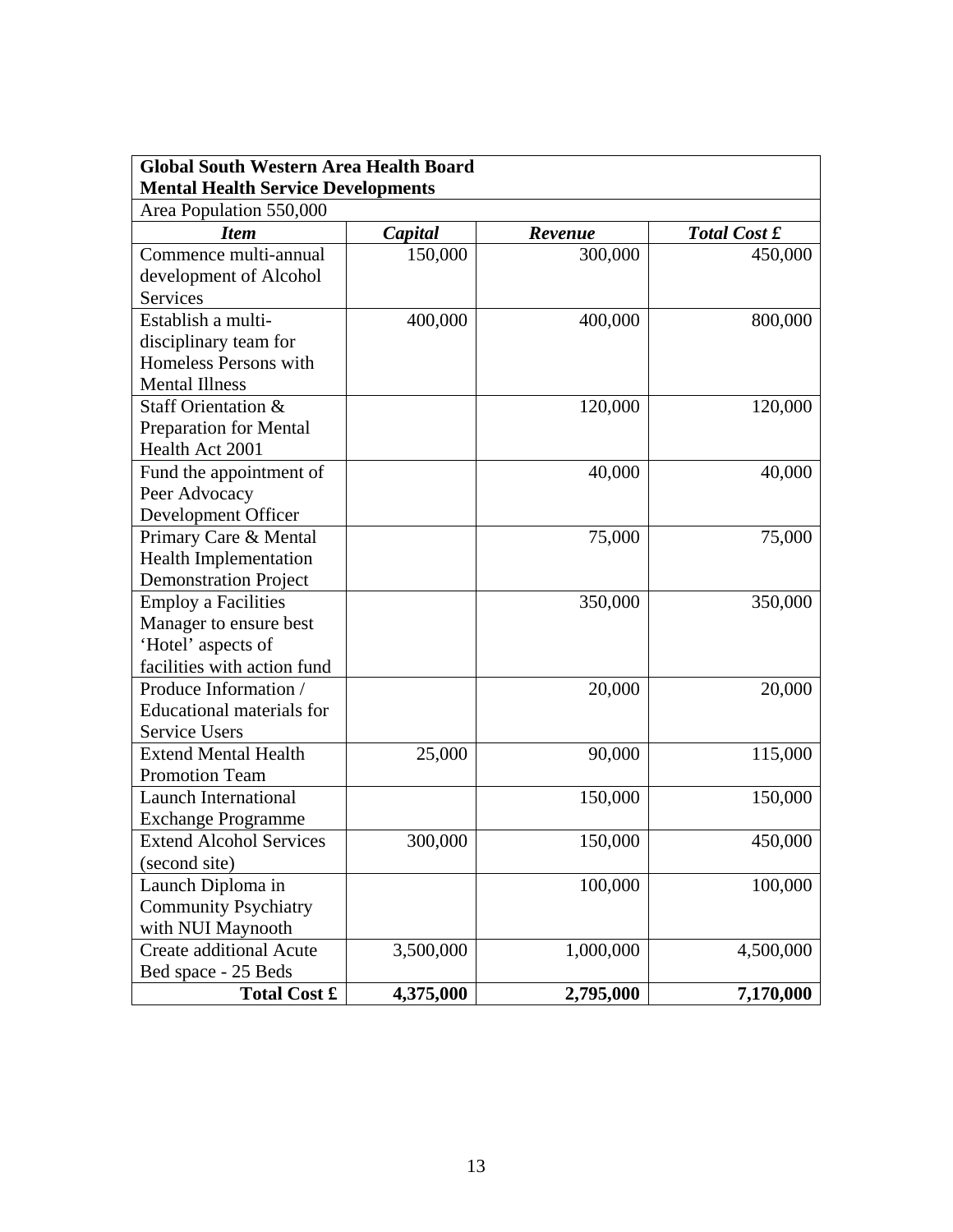## **Special Capital Allocation in 2001**

Following the publication of the '*We Have No Beds'* report, £2m. special capital allocation was made to each Area Health Board to purchase additional accommodation.

The map below shows the location of these additional developments.



Significant & sustained capital investment is required to meet spiraling population needs and to accommodate the younger '*new-long stay'* patients. There is also a need for secure continuing care facilities to support the proposed 'Psychiatric Intensive Care Unit' *(PICU*) services. This would take the form of a secure hostel type setting, adjacent to an existing mental health facility.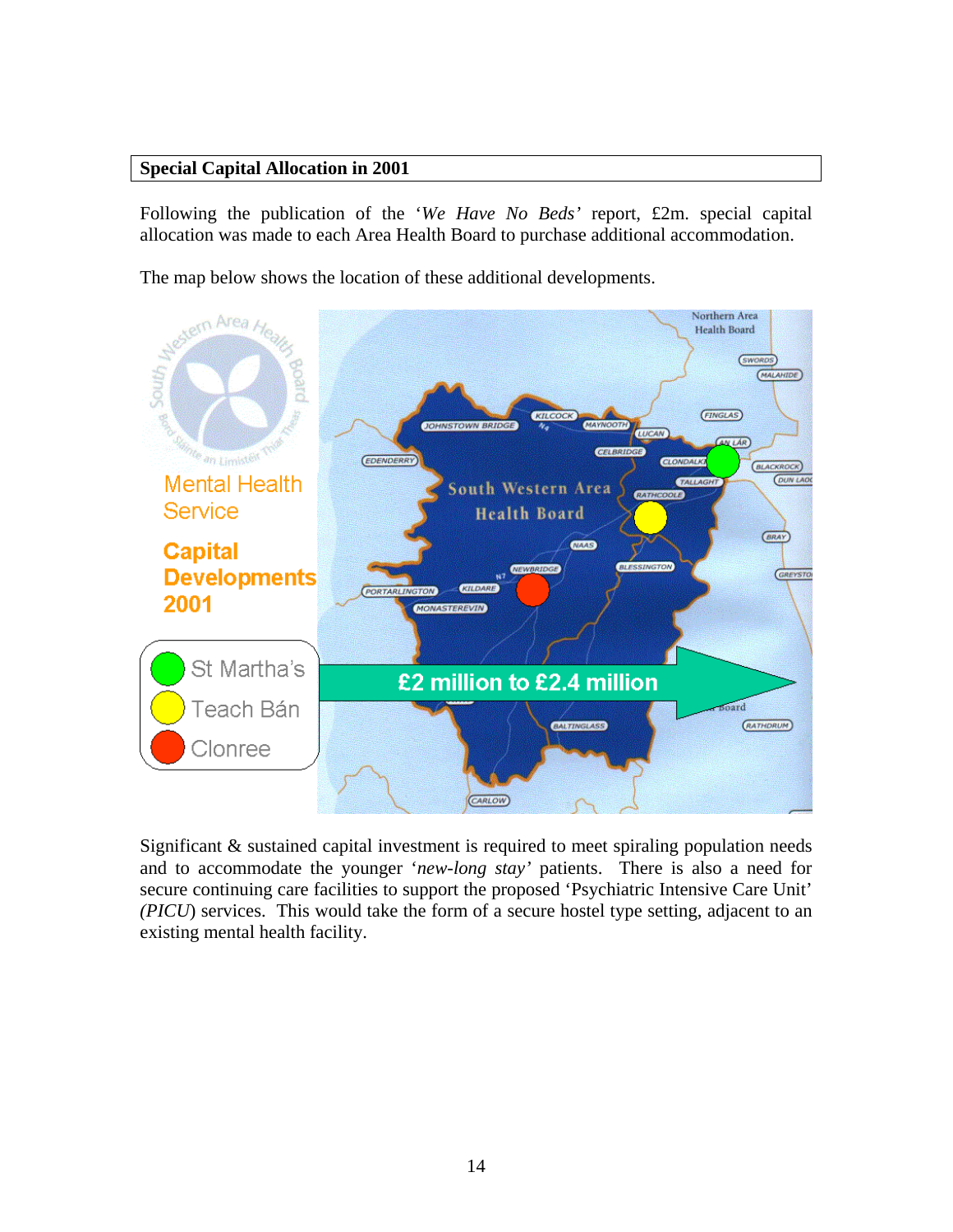**Alcohol Service** 

## Alcohol is a Key Health Determinant in the European Community

#### (EU Health Ministers, June 2001)

### **Existing Service**

The South Western Area Health Board Alcohol Service currently consists of five counsellors at the Community Alcohol Service at Belgrade Road in Tallaght, supported by four counsellors serving Co Kildare and West Wicklow. This service requires considerable development to begin to address the wide-ranging needs of presenting clients. The service will also require a strong Education & Health Promoting capacity to address the needs of problematic drinking in Adults & Young People.

The Alcohol Service will need to start a growth journey which will take a number of years to reach maturity. This programme must be actively managed, multi-disciplinary in nature and be underpinned by continuous evaluation with a solid research base.

It is important that our treatment capacity can track with the growing demand for service as the population increases and public awareness of the health impact of alcohol misuse rises.

The Western European pattern would suggest that in a population of 500,000 there will be 50,000 people consuming alcohol in excess of the recommended level, 18,000 of whom would admit to having a difficulty. 2,000 would be known to the services. A further 60,000 people would be directly impacted upon as concerned persons. The table overleaf outlines this graphically.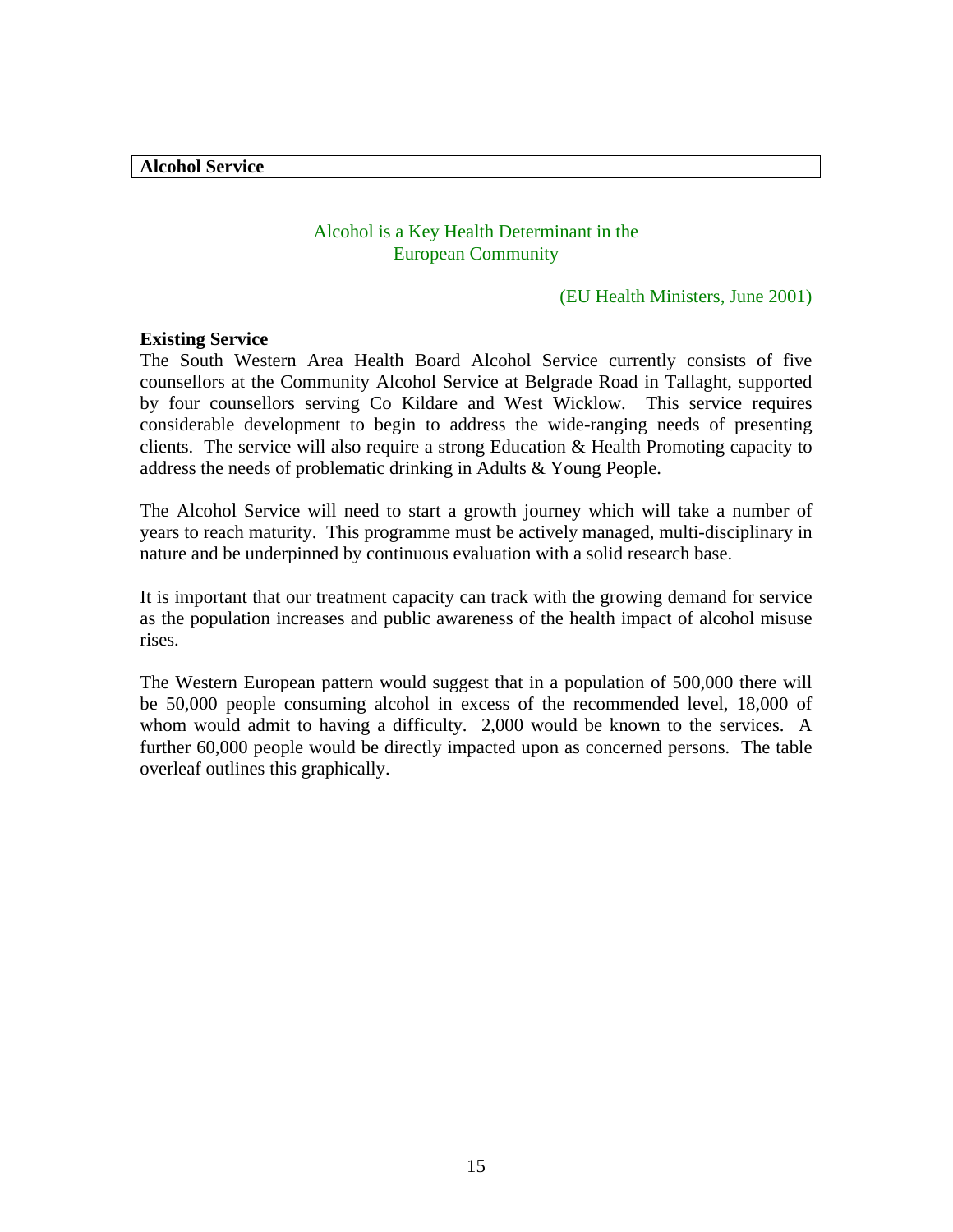

*Reference: "Problem Drinking in the Community" edited by Tim Stockwell* 

The South Western Area Health Board needs to grow the Alcohol Service in terms of capacity, reach and location, offering a service which can offer a wider range of interventions both within the community, hospital and in recovery.

# **Mental Health amongst Groups with Special Needs**

Our mental health services need to re-examine how individuals with special needs, comorbidity and cultural differences are best addressed.

Groups with additional needs must have care and treatment options that are culturally appropriate and effective. Such groups include:

- Homeless Mentally Ill
- Dual Diagnosis (*Mental Illness with Learning Disability, Substance Misuse*)
- Non-Nationals
- Members of the Travelling Community
- Those with communication deficits –*e.g. members of the Deaf Community*